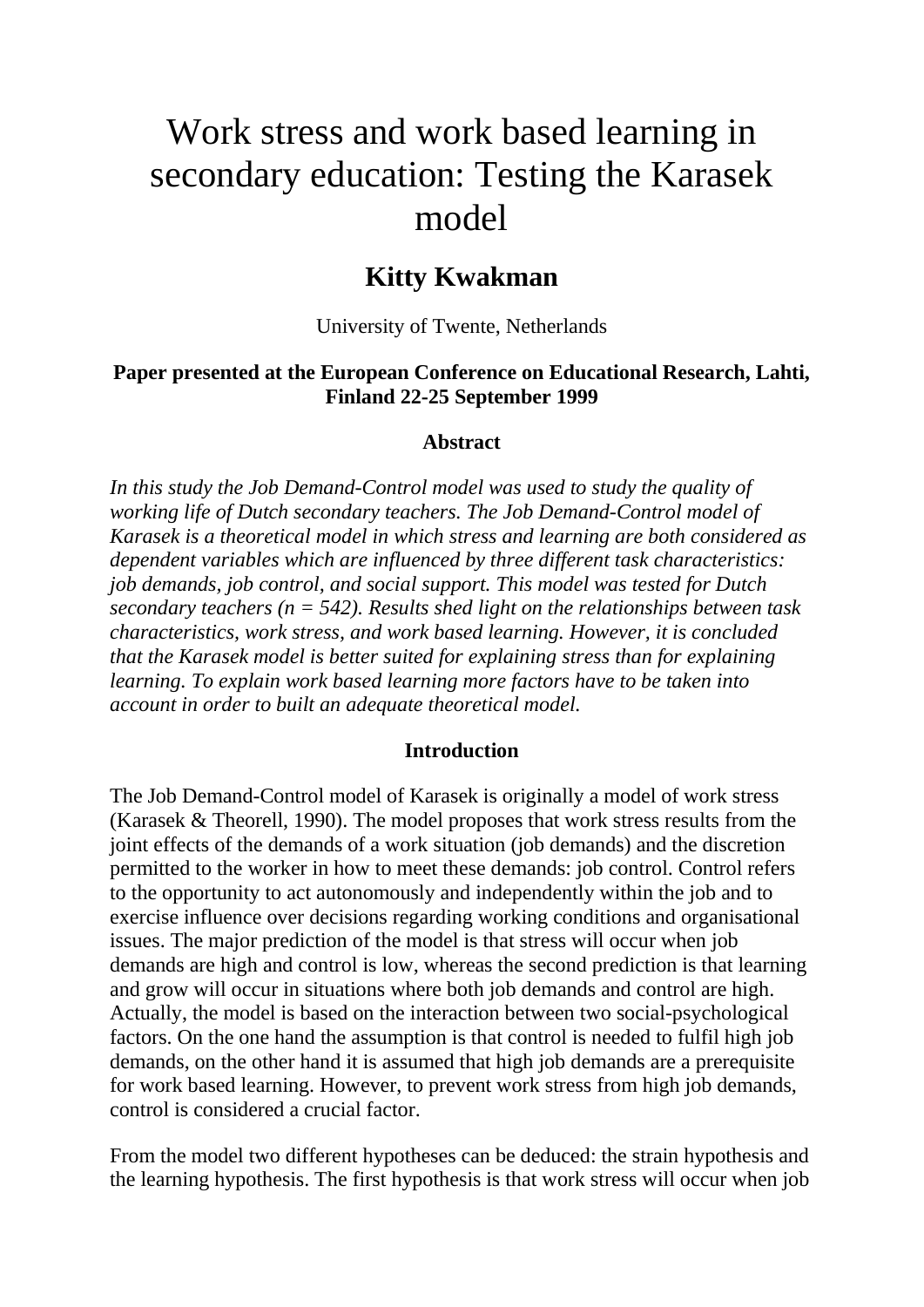demands are high whereas control is low. The second hypothesis is that learning and grow will occur in situations where both job demands and control are high.

The strength of this model is that it relates stress to learning, whereas both dependent variables are determined and explained by the same task characteristics. Therefore, the Karasek model offers an interesting perspective for research into the quality of teachers' working lives and for research into teacher development as well. Several authors have introduced the model as a promising approach to investigate the quality of working life in schools in the Netherlands (Christis, 1992; De Jonge, 1992; Van der Krogt, 1995; Onstenk, 1997).

But, researchers also criticise the model. First, it is remarked that most studies only investigated the stress hypothesis, whereas the learning hypothesis is hardly tested. Second, results give rise to question the validity of the model (De Jonge, 1992). The way the main variables have to be defined and operationalised remains unclear whereas empirical evidence confirming interaction effects is scarce. Moreover, the amount of explained variance of main effects is rather low in all studies. Although different arguments are given for these disappointing results, it is often stated that the model is too simple and that it lacks a very important variable in explaining stress and work based learning that has to be added to the model: social support.

In this research, which is originally a study into teacher learning at the workplace, the Karasek model was considered an interesting theoretical framework to explain teacher learning during the career. As a result of recent educational innovations, which aim at improving the quality of education, the quality of teachers' working lives has become a popular theme, especially in secondary education. Consequently, it is more and more stressed that teacher development is a vital condition in educational improvement. There is a urgent need for researchers as well as for practitioners to gain more insight into factors that enhance or inhibit hinder teacher learning and development, especially in the workplace (Kwakman, 1998).

Therefore, research was started to test the assumptions of the Karasek model for teachers in secondary education. In testing the model the criticism based on current research findings was taken into account. So, 1) the model was tested for the stress hypothesis as well as for the learning hypothesis, 2) only main effects were investigated, and 3) the task characteristic 'social support' was added as a third independent variable.

Eventually, three research questions were addressed:

What empirical evidence is there for hypotheses derived from the Karasek model for teachers in secondary education?

What are the main effects of demands, control, and social support on work stress?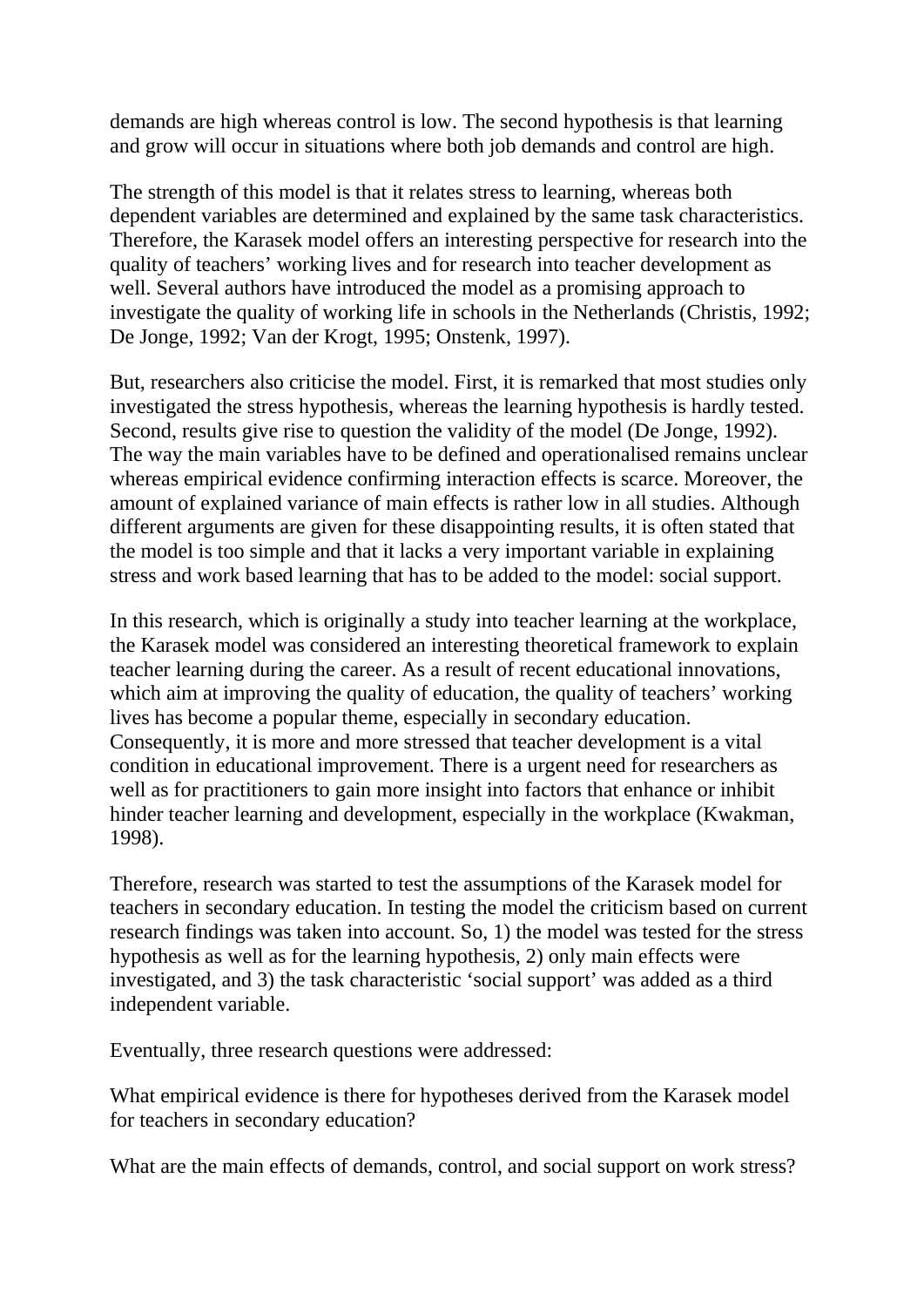What are the main effects of demands, control, and social support on work based learning?

# **Method**

## *Procedure*

Data used were collected in a research about teacher learning at the workplace (Kwakman, 1999). Data collection took place in the spring of 1997 by means of a survey. From all 939 teachers working in ten schools for secondary education 542 teachers returned a questionnaire (response rate of 59%). The sample was not randomly selected as schools were participating that were interested in the research topic and results.

# *Respondents*

The sample of 542 teachers consists of 367 men (68,3%) and 170 women (31,7%). The majority of these teachers is in the category of  $40 - 60$  years (73,9%) which indicates that in this respect the sample is slightly older and therefore not fully representative for the total population of teachers in the Netherlands. The mean age of the sample is 45,8 years ( $sd = 9.0$ ) whereas their mean working experience is 20,1 years (sd = 9.8).

Considering the subject matter in which teachers teach the most, the group is divided as follows: 174 teachers teach languages (33%); 99 teachers are teaching sciences (18,8%); 79 teachers teach social sciences (15%); 76 teachers are teaching arts or physical education (14,4%); 60 of them are involved in vocational education (11,1%); and 40 teachers are teaching national curriculum subjects (7,6%).

# *Variables*

*Job demands*. Because of the discussion about different types of job demands and the questions raised in reviews of the Karasek model, three types of job demands were included in this research. First, pressure of work referring to quantitative demanding aspects such as the pace of work and workload. Second, emotional demands as referring to the extent in which the job requires emotional investment. Third, job variety measuring the availability of learning opportunities as well as the amount of diversity the work offers. All three variables were operationalised by means of twenty items derived from a questionnaire of the Dutch Institute of Working Conditions (VBBA; Van Veldhoven & Meijman, 1994). Teachers were asked to indicate to what extent each item was relevant to their job on a 4-point scale (rating from 1 'hardly ever' to 4 'always').

*Job control*. A lot of discussion is going on in the literature about the meaning of the control variable in the Karasek model (Ganster, 1989). In this research, two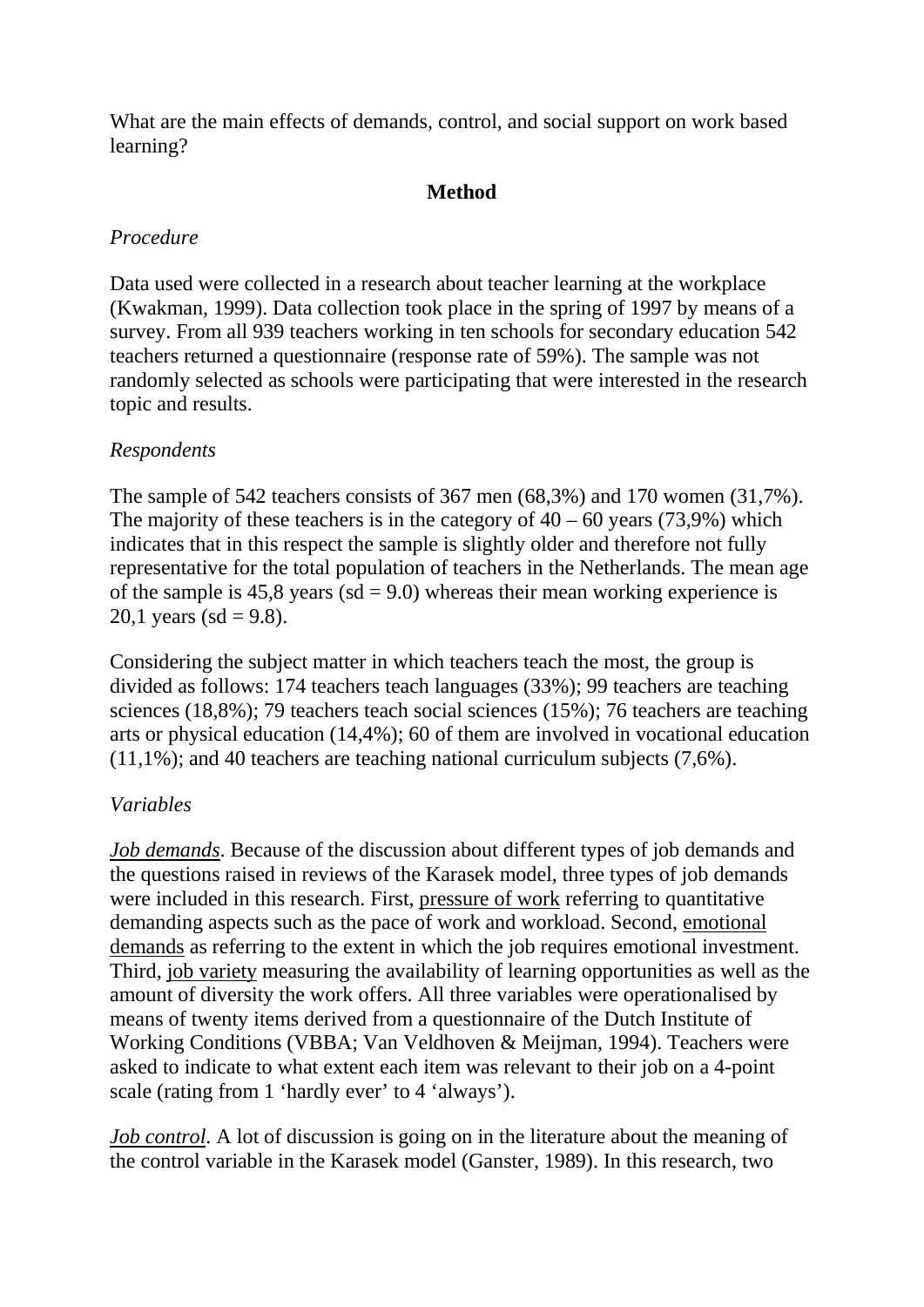different aspects of control were included: autonomy and participation. Autonomy refers to the opportunity of the worker to determine different task characteristics such as the pace of work, the method, and work order (De Jonge et al., 1994). Participation refers to the influence a worker has over the working environment and the opportunity to take part in decision making (Christis, 1992). Both variables were measured with fourteen items derived from the VBBA.

*Social support*. Support refers to the total amount of helpful social interaction of colleagues and staff that is available within the work context (Karasek & Theorell, 1990). Especially instrumental and social-emotional aspects are of importance. Management support and collegial support were measured each by four 4-point items derived from a Dutch questionnaire on organisational stress (VOS-D; Bergers et al., 1986).

*Work stress*. This was measured by means of seven items derived from the Dutch

Version of the Maslach Burnout Inventory for Teachers (Schaufeli, Daamen & Van Mierlo, 1994). Burnout is a metaphor for mental strain, which exists of three different components: emotional exhaustion, depersonalisation, and negative feelings about one's competence. In accordance with research findings and reliability of scales, items were selected only from the scales emotional exhaustion and loss of personal accomplishment. Emotional exhaustion refers to the extent in which teachers feel emotionally over-extended whereas loss of personal accomplishment refers to a decline of feelings of competence and successful achievement in one's job. All seven items are scored on a 7-point scale:  $0 =$  never,  $1 =$  hardly ever,  $2 =$  seldom,  $3 =$  sometimes,  $4 =$  often,  $5 =$  nearly always,  $6 =$  always.

*Work based learning*. This variable was measured as performance of professional activities; activities help teachers develop professionally. These can be executed individually aimed at keeping up, experimenting, or reflecting but these activities can also be executed collaboratively, aimed at cooperation in policy and practical matters. Eventually, this variable was measured by twenty-one items. Teachers were asked to state how often they performed each professional activity on a 4 point scale (1 = hardly ever, 2 = sometimes, 3 = fairly often, 4 = often).

## *Analysis*

First, factorial analyses were used to construct scales (Principal Component Analysis). For answering the first research question hypotheses derived from the Karasek model were tested. Therefore, two groups with different combinations of scores on job demands and job control were compared and differences between groups were tested (t-tests). For an answer to the second and third question, regression analysis was executed to determine effects of different task characteristics on stress and learning.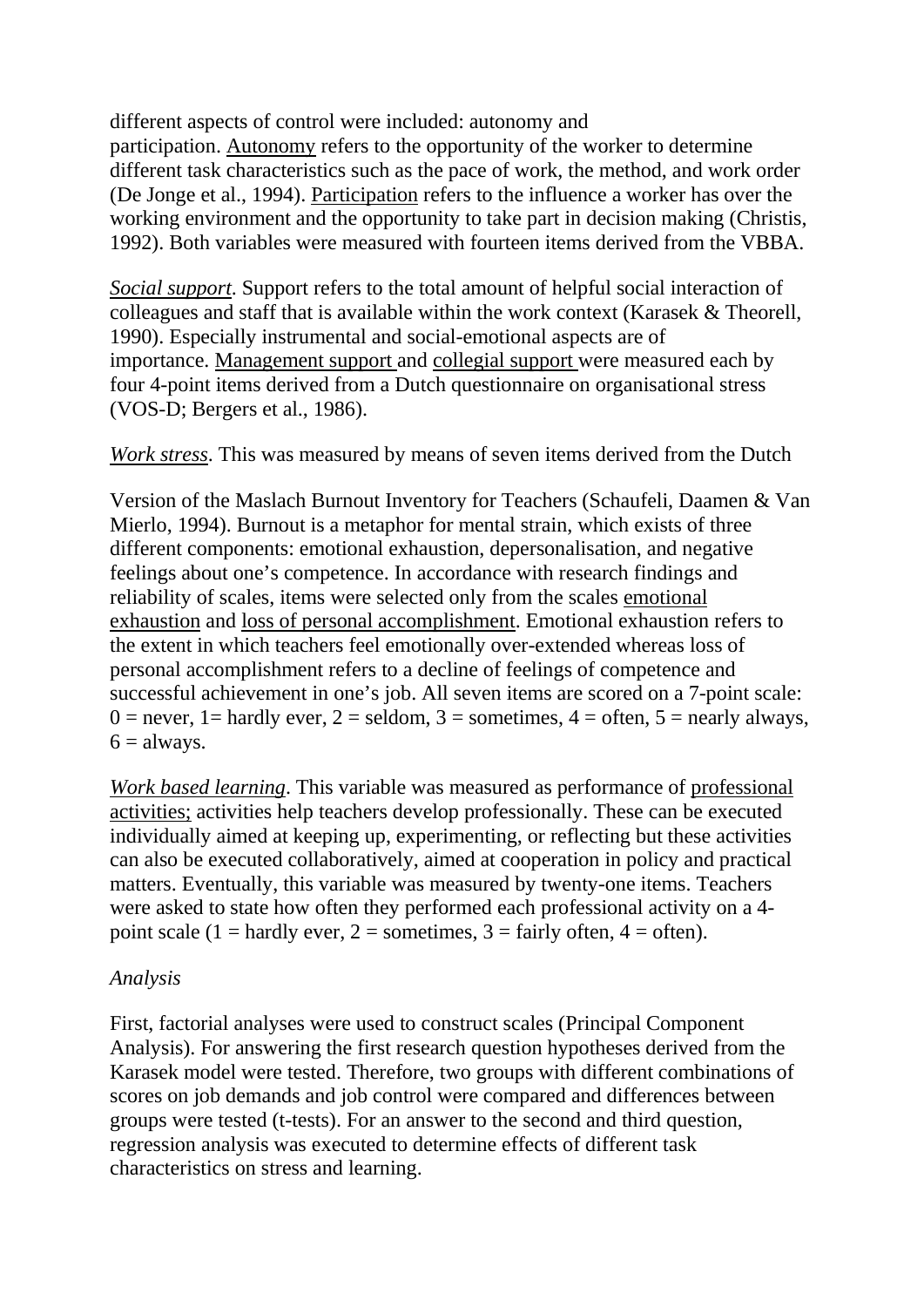#### **Results**

## *Scales*

*Professional activities*. Results of factorial analyses are only presented for the key dependent variable measuring work based learning. Principal Component Analysis (oblique rotation) yielded three different factors (40,5% explained variance). Three items had to be removed. Table 1 shows the factor loadings of different items.

*Table 1*. Factor loadings of items representing professional activities

|                                             | Factor<br>1 | Factor<br>$\mathfrak{D}$ | Factor<br>3 |
|---------------------------------------------|-------------|--------------------------|-------------|
| <b>Task extension</b>                       |             |                          |             |
| Give opinion to school management           | .80         | $-.06$                   | $-.09$      |
| Participate in pupil counselling policy     | .73         | .05                      | $-.07$      |
| Join a committee at the school              | .68         | .01                      | $-.01$      |
| Discuss about educational improvement       | .62         | .12.                     | .11         |
| Share ideas about education with colleagues | .56         | 07                       | .23         |
| Support colleagues in teaching problems     | .51         | .07                      | .14         |
| Professional improvement                    |             |                          |             |
| Study subject matter literature             | $-.14$      | .66                      | .15         |
| Read professional journals                  | .08         | .60                      | .00         |
| Ask pupils feedback                         | .11         | .60                      | $-.17$      |
| Experiment with new teaching methods        | .05         | .53                      | .21         |
| Study teaching manuals                      | $-.11$      | .51                      | .07         |
|                                             | .17         | .46                      | $-.18$      |
| Adapt way of teaching to pupils' needs      | .15         | .45                      | .11         |
| Teach students study skills                 |             |                          |             |
| <b>Instructional practice</b>               |             |                          |             |
| Prepare lessons with colleagues             | .10         | $-.13$                   | .71         |
| Construct teaching materials                | $-.14$      | .12                      | .65         |
| Discuss way of teaching with colleagues     | .10         | .04                      | .50         |
|                                             |             |                          |             |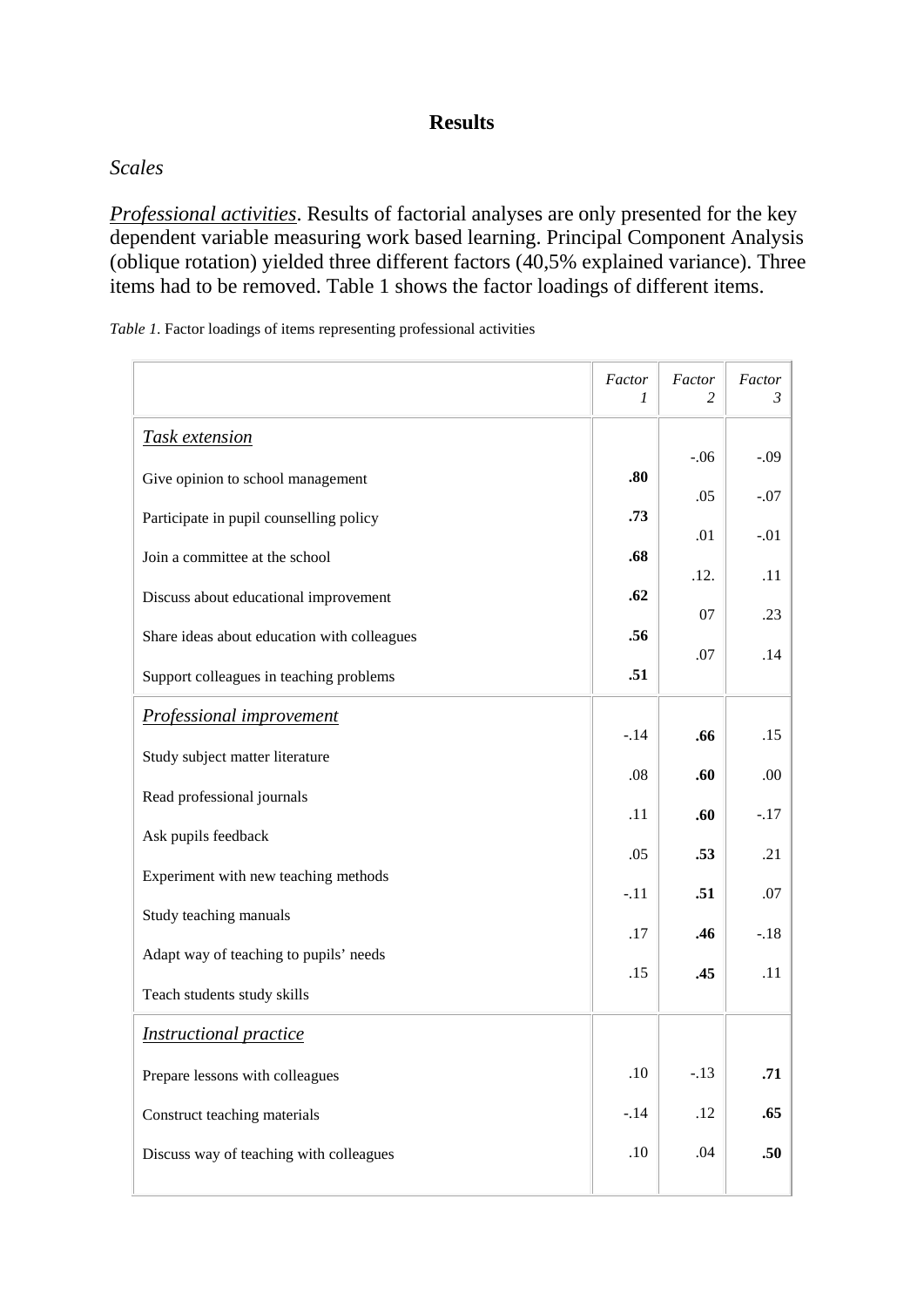| Make agreements about the way of teaching | .33 | $-.06$ |  |
|-------------------------------------------|-----|--------|--|
| Use colleagues' materials in own lessons  |     |        |  |

The first factor consists of six professional activities that are all executed collaboratively and are related to extracurricular and organisational tasks. So, this factor was called task extension. The second factor includes seven items referring to activities that are performed individually or in interaction with pupils. As all these activities are mainly aimed at keeping up with new information and improving lessons this factor was named professional improvement. The third factor comprises of five professional activities which all are referring to practical instructional work related to preparing and giving lessons. Therefore, this factor was labelled instructional practice (Kwakman, 1999).

#### *Other variables*

Concerning all other variables in this study, factorial analyses gave rise to construct nine scales in accordance with the assumed multidimensionality of the variables measured. Descriptive statistics (also of the three types of professional activities) are presented in Table 2, whereas correlations between dependent and independent variables are shown in Table 3. The mean scores in Table 2 all point to the same direction: the higher the score, the more this characteristic was perceived to be present in the work situation.

|                                 | $\boldsymbol{M}$ | Range   | SD   | Alpha | <b>Number</b><br>of items |
|---------------------------------|------------------|---------|------|-------|---------------------------|
| Pressure of work                | 2.41             | $1 - 4$ | .56  | .87   |                           |
| <b>Emotional demands</b>        | 2.12             | $1 - 4$ | .49  | .64   | 3                         |
| Job variety                     | 2.66             | $1 - 4$ | .52  | .82   | 7                         |
| Autonomy                        | 2.65             | $1 - 4$ | .54  | .73   | 5                         |
| Participation                   | 2.38             | $1 - 4$ | .55  | .76   | 5                         |
| Management support              | 2.95             | $1 - 4$ | .69  | .87   | 5                         |
| Collegial support               | 3.21             | $1 - 4$ | .55  | .79   | $\overline{4}$            |
| <b>Emotional exhaustion</b>     | 2.68             | $0 - 6$ | 1.08 | .82   | 3                         |
| Loss of personal accomplishment | 2.20             | $0 - 6$ | .68  | .72   | $\overline{4}$            |

*Table 2*. Descriptive statistics of scales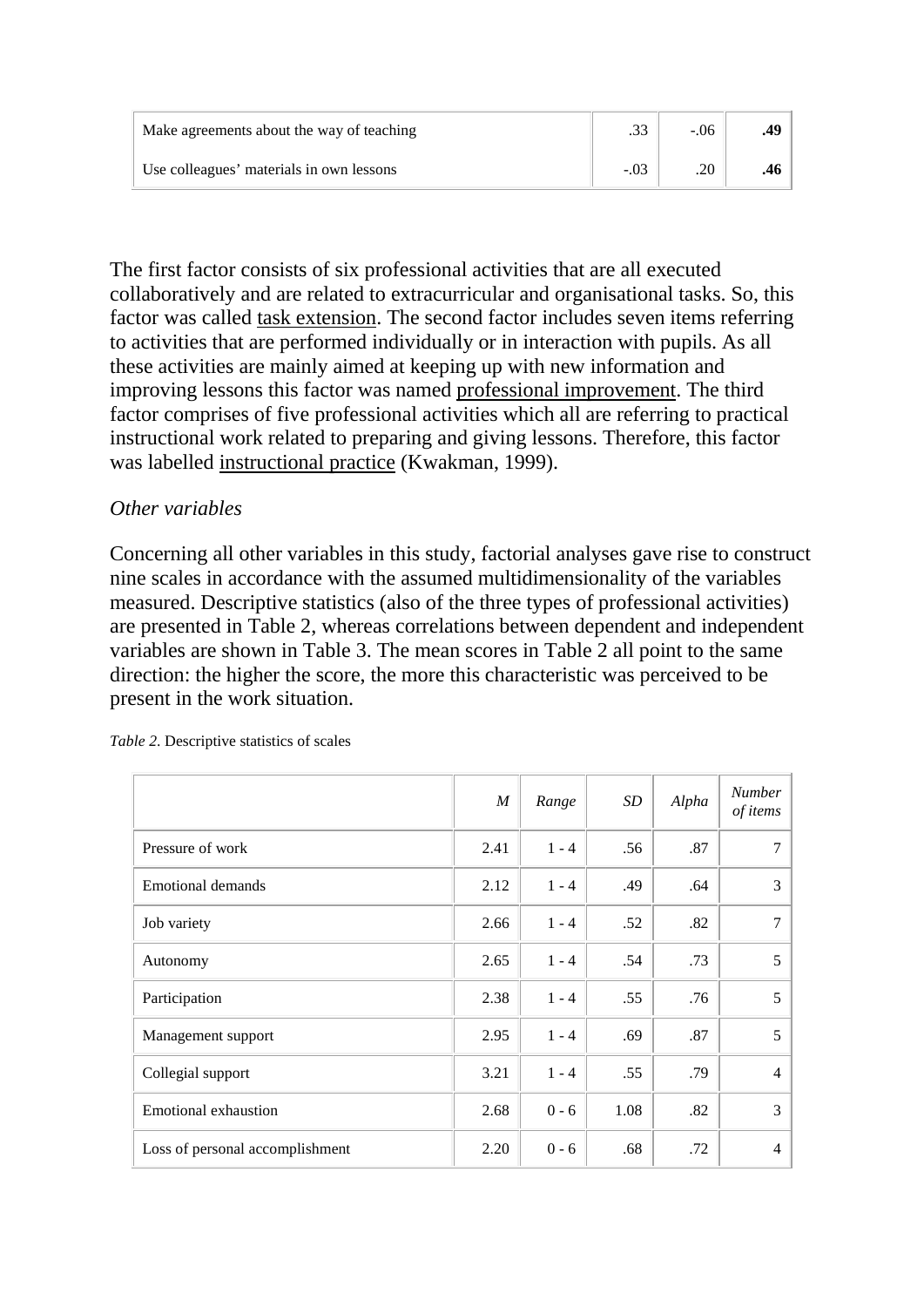| Task extension           | 2.29 | $1 - 4$ | .58 | .77 |  |
|--------------------------|------|---------|-----|-----|--|
| Professional improvement | 2.43 | $1 - 4$ | .46 | .65 |  |
| Instructional practice   | 2.25 | 1 - 4   | .49 | .58 |  |

*Table 3*. Correlations between independent and dependent variables

|                    | Emotional<br>Exhaustion | Loss of ac-<br>complishment | Task<br>extension | Professional<br>improvement | <i>Instructional</i><br>practice |
|--------------------|-------------------------|-----------------------------|-------------------|-----------------------------|----------------------------------|
| Pressure of work   | $.56*$                  | $.13*$                      | $.15*$            | .02                         | .05                              |
| Emot. demands      | $.40*$                  | $.14*$                      | $.20*$            | $.16*$                      | $.15*$                           |
| Job variety        | $-.32*$                 | $-.40*$                     | $.26*$            | $.26*$                      | $.17*$                           |
| Autonomy           | $-.29*$                 | $-.28*$                     | .08               | .08                         | .04                              |
| Participation      | $-.23*$                 | $-.33*$                     | $.27*$            | $.12*$                      | $.11*$                           |
| Management support | $-.24*$                 | $-.28*$                     | $.11*$            | .02                         | $.09*$                           |
| Collegial support  | $-.27*$                 | $-.29*$                     | $.12*$            | .05                         | $.21*$                           |

#### \* significant correlation ( $p < .05$ , two-tailed)

#### *First research question*

To answer the question "What empirical evidence is there for hypotheses derived from the Karasek model for teachers in secondary education?" two hypotheses were tested:

Teachers who perceive their job as high in job demands but low in job control will report more stress than teachers who perceive their job as high in job demands but high in job control.

Teachers who perceive their job as high in job demands but high in job control will perform professional activities more frequently than teachers who perceive their job as high in job demands but low in job control.

To test these hypotheses teachers were first divided into two groups based on both scores on job control. Teachers with a score of (more than) one standard deviation above the mean on both control variables were considered as having high job control ( $n = 161$ ) and teachers with a score of (more than) one standard deviation below the mean as having low job control ( $n = 149$ ). Next, teachers were further selected based on their scores on job demands following the same procedure for each job demands separately. Thus, only teachers with high job demands were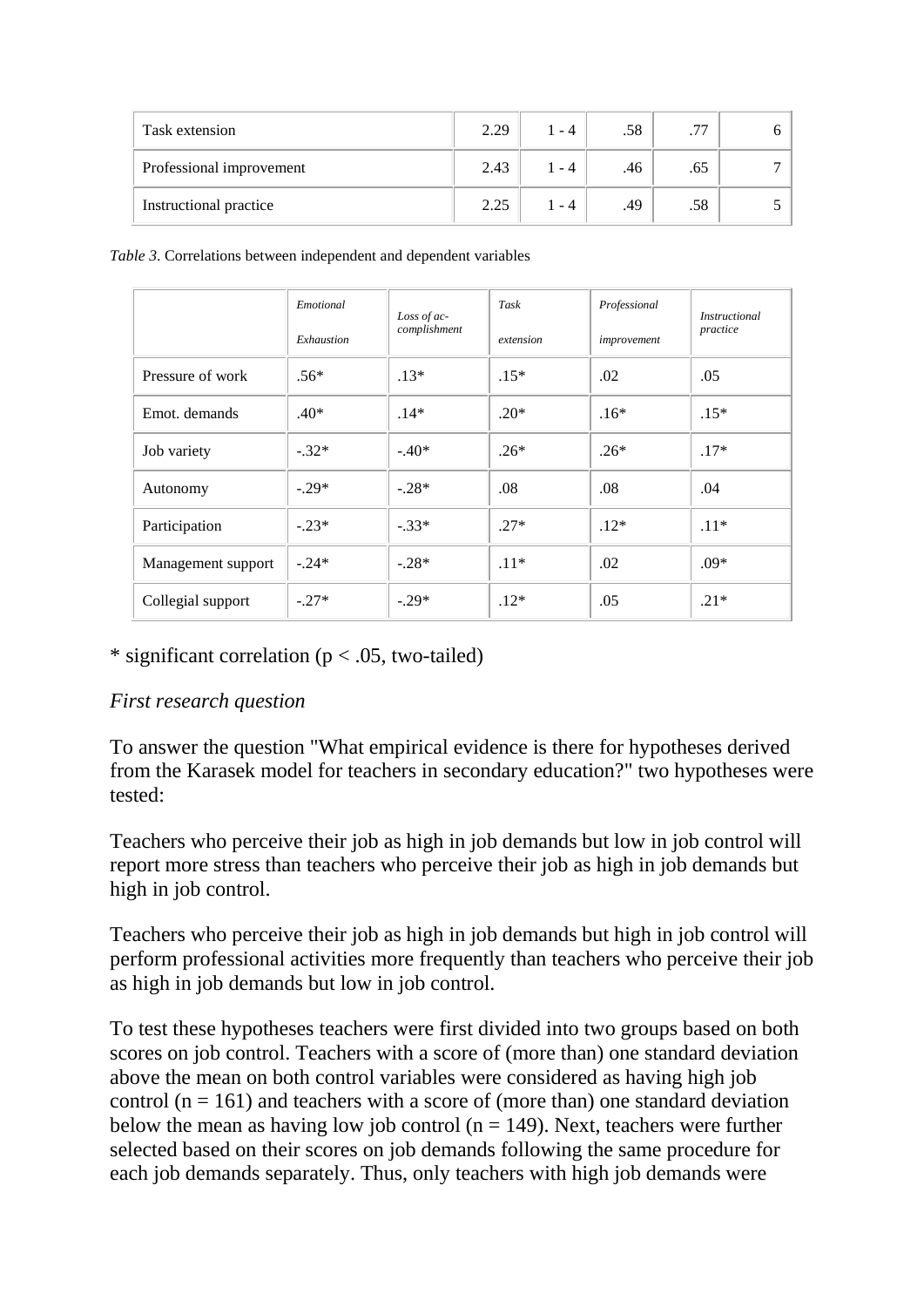included in the analyses. Eventually, differences between two groups (high job demands with low control versus high job demands with high job control) on stress and professional activities were compared for each type of job demand. When groups differed significantly, the effect was expressed in a measure *d* (raw difference between means divided by the standard deviation of the total group). For results, see Table 4.

*Table 4*. Mean scores on stress en professional activities for groups with different combinations of job demands and control, results of t-test, and effects

|                                               | <b>Stress</b> |                     | <b>Professional activities</b> |                  |              |
|-----------------------------------------------|---------------|---------------------|--------------------------------|------------------|--------------|
| <b>Combination of</b>                         | Emotional     | Loss of             | Task<br>extension              | Prof.            | Instructio-  |
| job demands x control                         | exhaustion    | accomp-<br>lishment |                                | improve-<br>ment | nal practice |
| High pressure x low control $(n=15)$          | 3.70          | 2.59                | 2.31                           | 2.52             | 2.29         |
| High pressure x high control $(n=50)$         | 3.16          | 1.98                | 2.61                           | 2.61             | 2.27         |
|                                               | $p = .03$     | $p = .00$           | $p = .05$                      |                  |              |
|                                               | $d = .50$     | $d = .90$           | $d = .52$                      | n.s.             | n.s.         |
| High emot. demands x low control<br>$(n=26)$  | 3.68          | 2.47                | 2.35                           | 2.49             | 2.23         |
| High emot. demands x high control<br>$(n=41)$ | 2.71          | 2.05                | 2.74                           | 2.75             | 2.40         |
|                                               | $p = .00$     | $p = .001$          | $p = .001$                     | $p = .035$       |              |
|                                               | $d = .90$     | $d = .62$           | $d = .67$                      | $d = .57$        | n.s.         |
| High job variety x low control $(n=9)$        | 2.19          | 2.03                | 2.29                           | 2.41             | 2.25         |
| High job variety x high control $(n=42)$      | 2.19          | 1.75                | 2.62                           | 2.63             | 2.20         |
|                                               | n.s.          | n.s.                | n.s.                           | n.s.             | n.s.         |

With regard to the first hypothesis the conclusion is that this hypothesis is confirmed for two types of job demands: in case of high pressure and high emotional demands in combination with low job control, stress is significantly higher than in combination with high control. The measure *d* indicates that the differences are quite large. With regard to job variety the hypothesis proved to be not valid.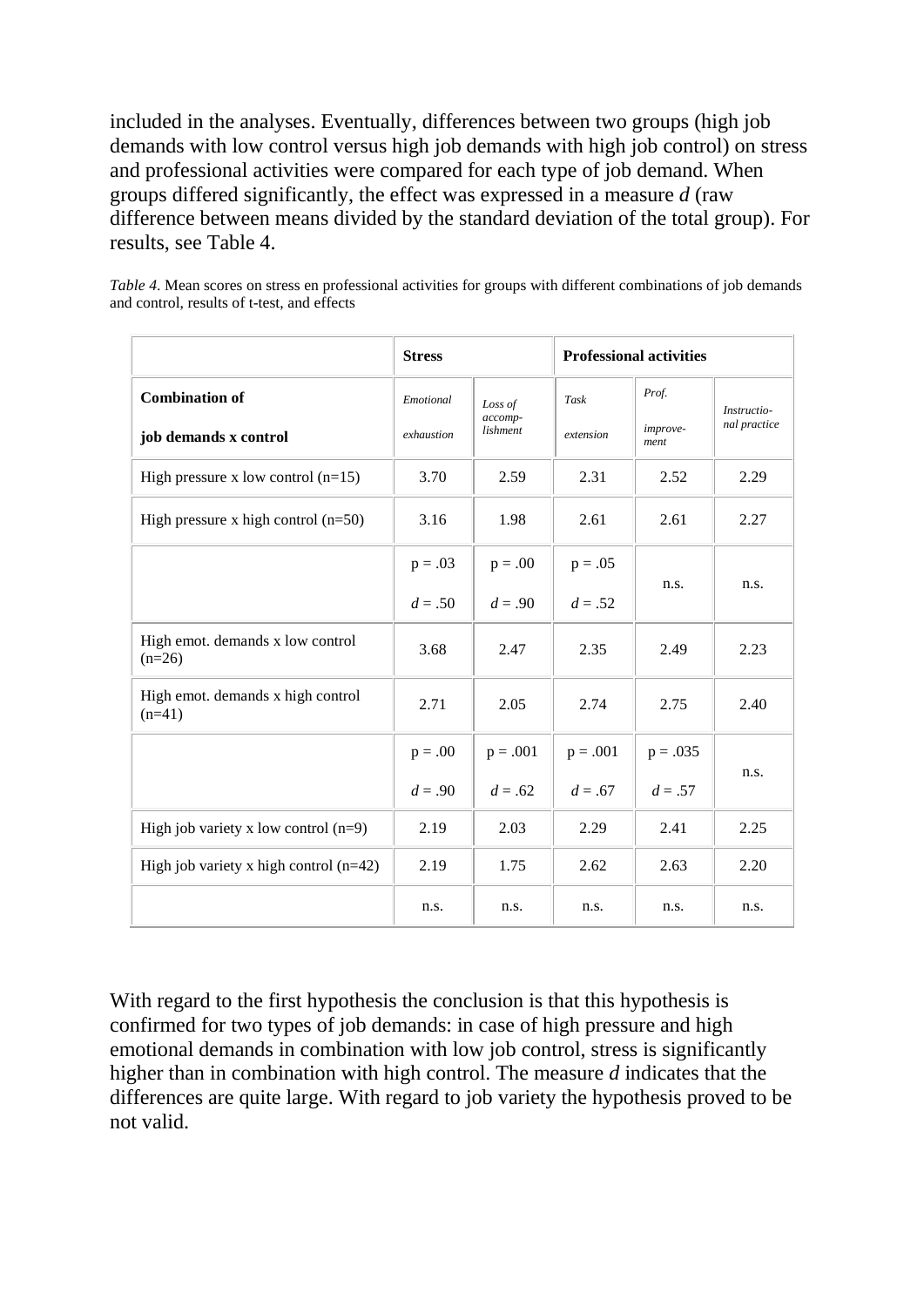With regard to the second hypothesis the conclusion is drawn that it is only confirmed for pressure of work and for emotional demands. Only in case of high pressure combined with high control task extension activities are more frequently performed. In case of high emotional demands combined with high control, task extension activities as well as professional improvement activities are significantly more frequently executed than in combination with low control.

## *Second and third research question*

The research questions into the main effects of demands, control, and social support on work stress and on work based learning were answered using multiple regression analyses. Results are presented in Table 5.

|                    | Emotional<br>exhaustion | Loss of accomp-<br>lishment | Task<br>extension | Professional<br>improvement | <b>Instructional</b><br>practice |
|--------------------|-------------------------|-----------------------------|-------------------|-----------------------------|----------------------------------|
| Pressure of work   | .43                     |                             | .15               |                             |                                  |
| Emot. demands      | .19                     | .10                         | .15               | .18                         | .16                              |
| Job variety        | $-.23$                  | $-.29$                      | .20               | .27                         | .15                              |
| Autonomy           |                         |                             |                   |                             |                                  |
| Participation      |                         | $-.13$                      | .26               |                             |                                  |
| Management support |                         |                             |                   |                             |                                  |
| Collegial support  | $-.11$                  | $-.16$                      |                   |                             | .23                              |
| RO                 | .41                     | .24                         | .17               | .10                         | .10                              |

*Table 5*. Significant standardised beta coefficients of two stress variables and three types of professional activities  $(p < .05)$ 

Noteworthy is first that the variables 'autonomy' and 'management support' show no direct effects on any of the dependent variables. Second, it may be remarked that in comparison with the correlation analysis (see Table 3), regression analysis in which joint effects are determined gives a better insight into variables that are most important.

Regarding the first stress variable 'emotional exhaustion', four variables show some significant direct effects whereas the amount of explained variance is reasonable high.

Regarding the direction of effects, higher pressure of work and higher emotional demands relate to more emotional exhaustion whereas higher job variety and collegial support relate to less exhaustion. Concerning the second stress variable,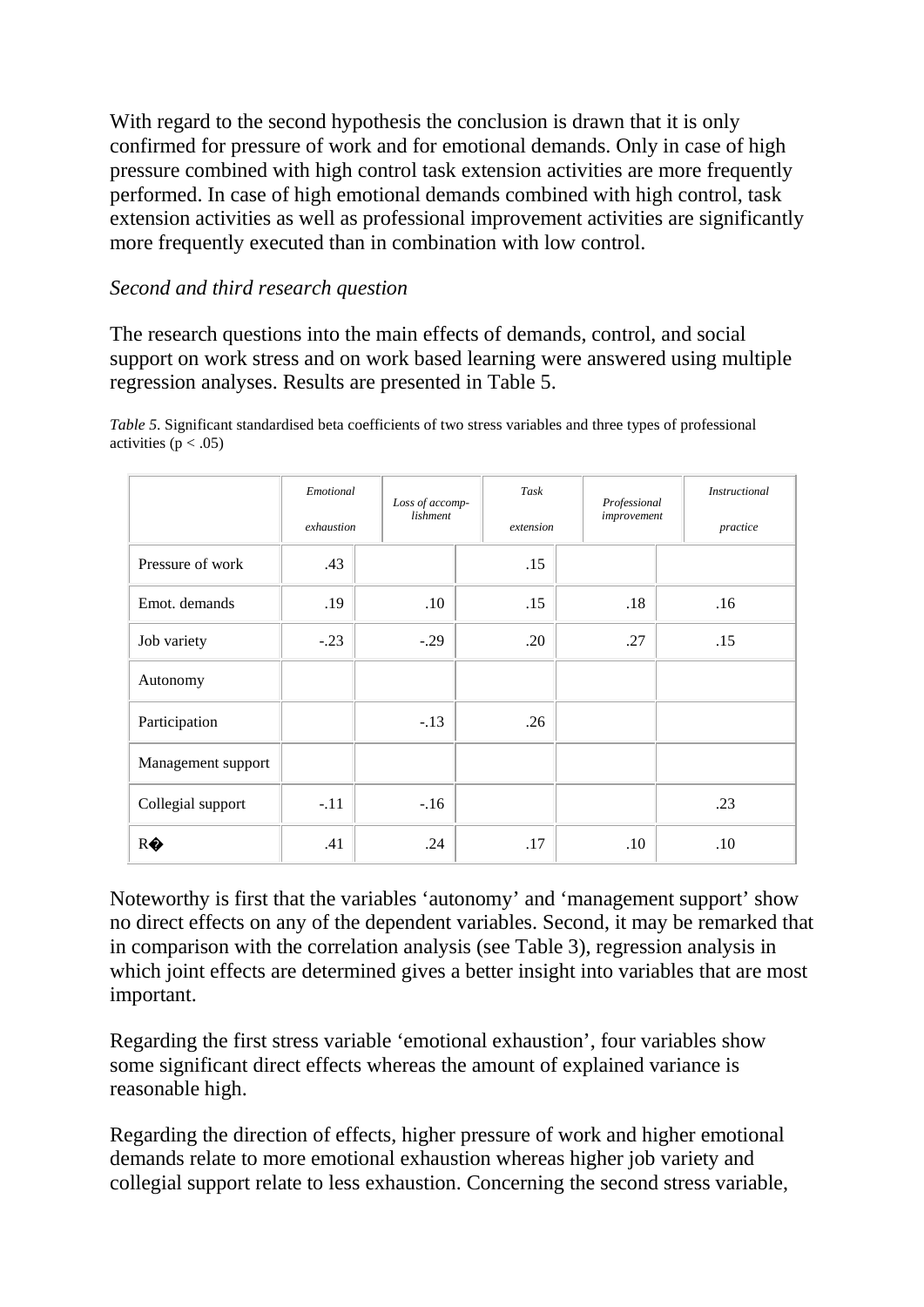also four effects proved to be significant, but the amount of explained variance is much smaller. Higher emotional demands relate to more loss of accomplishment whereas job variety, participation, as well as collegial support relate to lower scores, so to less stress.

With regard to the three types of professional activities, the amounts of explained variances only point to some minor effects. All effects are positive. Whereas emotional demands and job variety effect all three types, pressure of work and participation only effects task extension activities, and collegial support effects instructional practice.

#### **Conclusions and discussion**

With regard to the first research question it is concluded that hypotheses from the model of work stress are partly confirmed. The results show that there is indeed some relationship between stress and learning which is mediated by the amount of job control. For teachers who perceive their job as having much pressure and high emotional demands a high level of job control goes along with a lower level of job stress and a higher frequency of some professional activities. On the contrary, teachers perceiving high job demands with low job control report a higher level of job stress and a lower frequency of some professional activities.

Results with regard to the second and third research question show that characteristics of the Karasek model of work stress explain a larger amount of the variance in stress than in professional activities. This means that the Karasek model is better suited for explaining stress than for explaining the performance of professional activities. The addition of social support as third independent variable appears to be worthwhile as it yielded some extra effects for stress as well as for learning. This only account for social support of colleagues as management support does not yielded any effect at all.

Although the main effects of the control variables are small, it may not be concluded that these variables are not important in explaining stress or work based learning. For the group of teachers that perceive their work as high in pressure and high in emotional demands, the amount of control does make a difference. The conclusion is that this group of teachers is a group that needs more attention and study. A first step would be to examine why these teachers perceive their task characteristics differently. In general, as this study shows that teachers' perceptions of their task characteristics differ to a very large extent, more research into the origins and influences of these perceptions is needed.

In sum, to explain work based learning we have to look further for more variables in order to built an adequate theoretical model. As this study shows, task characteristics only play a modest role in teacher learning in the workplace.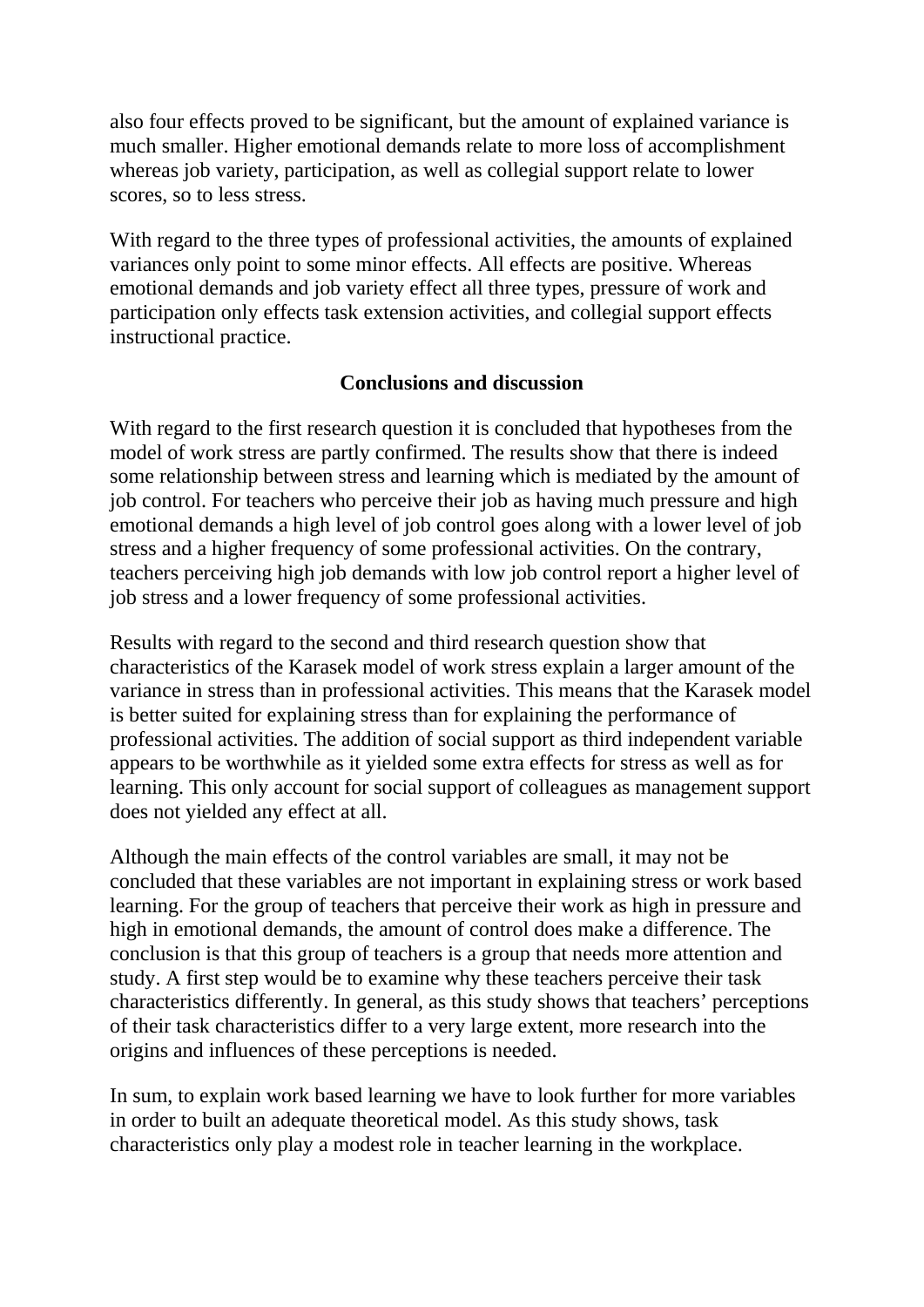#### **References**

Bergers, G.P.A. , Marcelissen, F.H.G. & Wolff, CH. J. de (1986). *VOS-D.*

*Vragenlijst Organisatiestress-D: handleiding. [VOS-D. Work stress questionnaire]. Nijmegen: University of Nijmegen.*

*Christis, J. (1992). Taakbelasting en taakverdeling. Een methode voor aanpak van werkdruk in het onderwijs. [Task demands and taskdivision. A method to reduce job stress in education]. Amsterdam: NIA.*

Ganster, D.C. (1989). Worker control and well-being: A review of research in the workplace.

In: S.L. Sauter, J.J. Hurrell & C.L. Cooper (Eds.), *Job control and worker health* (pp.

3-23). Chichester: Wiley & Sons.

Jonge, J. de (1992). *Autonomie in het werk: Een literatuuroverzicht*. [Job autonomy: A review of the literature]. Maastricht: Rijksuniversiteit Limburg.

Jonge, J. de, Landeweerd, J.A. & Breukelen, G.J.P. van (1994). De Maastrichtse autonomielijst: Achtergrond, constructie en validering. [The maastricht job autonomy questionnaire: background, construction, and validity]. *Gedrag & Organisatie, 7*, 27-41.

Karasek, R. & Theorell, R. (1990*). Healthy work: Stress, productivity, and the reconstruction*

*of working life*. New York: Basic Books.

Krogt, F.J. van der (1995). *Leren in netwerken. Veelzijdig organiseren van leernetwerken met het ook op humaniteit en arbeidsrelevantie*. [Learning in networks]. Utrecht: Lemma.

Kwakman, K. (1998). Professional learning on the job of Dutch secondary teachers: In search of relevant factors*. Journal of In-service Education, 24*, pp. 57- 71.

Kwakman, K. (1999). *Leren van docenten tijdens de beroepsloopbaan. Studies naar professionaliteit op de werkplek in het voortgezet onderwijs*. [Teacher learning throughout the career]. Proefschrift Katholieke Universiteit Nijmegen.